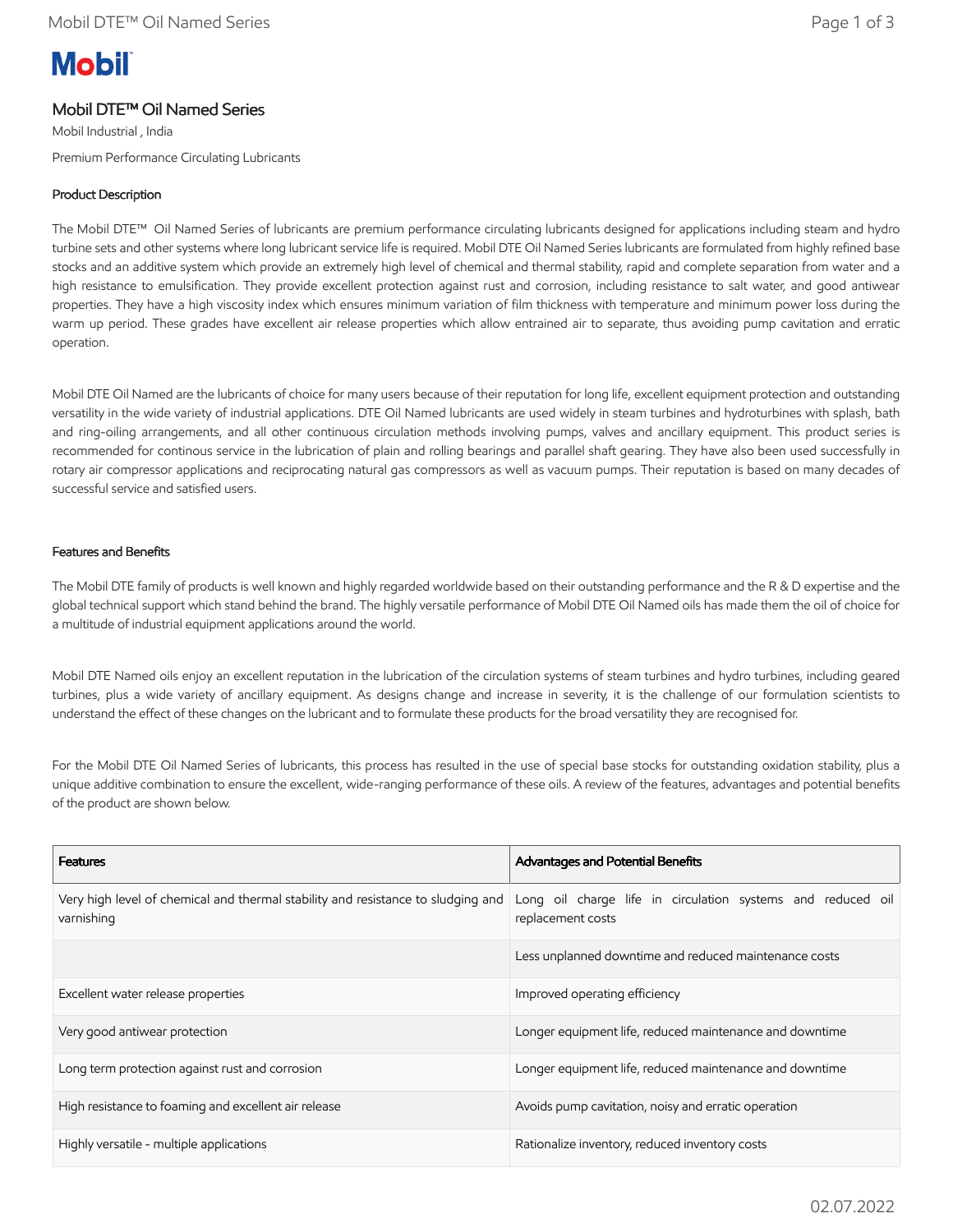#### Applications

The Mobil DTE Oil Named Series of lubricants are premium performance circulating lubricants designed for applications where long lubricant service life is required. Specific applications include:

 • Land-based and marine steam turbine, hydro turbine and some gas turbine circulation systems, including pumps, valves and other ancillary equipment

- Continuous service in plain and roller bearings and parallel shaft gearing
- Turbines with oil supplied by splash, bath, ring oiling or other mechanical means
- Moderate severity hydraulic pumps
- Compressors and vacuum pumps handling air, natural gas, and inert gases, and with discharge temperatures not exceeding 150C

#### Specifications and Approvals

| This product is recommended for use in applications   MOBIL<br>requiring: | <b>LIGHT</b> | DTE   MOBIL<br>DTE<br><b>MEDIUM</b> | <b>MOBIL</b><br><b>MEDIUM</b> | <b>DTE</b><br><b>HEAVY</b> | DTE  <br><b>MOBIL</b><br><b>HEAVY</b> |
|---------------------------------------------------------------------------|--------------|-------------------------------------|-------------------------------|----------------------------|---------------------------------------|
| <b>GE GEK 27070</b>                                                       | Х            |                                     |                               |                            |                                       |
| <b>GE GEK 28143A</b>                                                      | X            | X                                   |                               |                            |                                       |
| GE GEK 46506D                                                             | Х            |                                     |                               |                            |                                       |

| This product meets or exceeds the requirements of: | <b>MOBIL DTE LIGHT</b> | <b>MOBIL DTE MEDIUM</b> | MOBIL DTE HEAVY MEDIUM | MOBIL DTE HEAVY |
|----------------------------------------------------|------------------------|-------------------------|------------------------|-----------------|
| DIN 51515-1:2010-02                                |                        |                         |                        |                 |
| GE Power GEK120498                                 |                        |                         |                        |                 |
| JIS K-2213 Type 2                                  |                        |                         |                        |                 |

### Properties and Specifications

| Property                                               | <b>DTE</b><br><b>MOBIL</b><br><b>LIGHT</b> | <b>MOBIL</b><br><b>DTE</b><br><b>MEDIUM</b> | <b>HEAVY</b><br><b>MOBIL</b><br><b>DTE</b><br><b>MEDIUM</b> | DTE<br><b>MOBIL</b><br><b>HEAVY</b> |
|--------------------------------------------------------|--------------------------------------------|---------------------------------------------|-------------------------------------------------------------|-------------------------------------|
| Grade                                                  | <b>ISO 32</b>                              | <b>ISO 46</b>                               | <b>ISO 68</b>                                               | <b>ISO 100</b>                      |
| Air Release Time, 50 C, min, ASTM D3427                | 3                                          | 3                                           | $\overline{4}$                                              | 8                                   |
| Copper Strip Corrosion, 3 h, 100 C, Rating, ASTM D130  | 1B                                         | 1B                                          | 1B                                                          | 1B                                  |
| Density @ 15 C, kg/l, ASTM D4052                       | 0.850                                      | 0.860                                       | 0.860                                                       | 0.880                               |
| Emulsion, Time to 3 mL Emulsion, 54 C, min, ASTM D1401 | 15                                         | 15                                          | 20                                                          |                                     |
| FZG Scuffing, Fail Load Stage, A/8.3/90, ISO 14635-1   |                                            |                                             | 10                                                          | 10                                  |
| Flash Point, Cleveland Open Cup, °C, ASTM D92          | 218                                        | 221                                         | 223                                                         | 237                                 |
| Foam, Sequence I, Stability, ml, ASTM D892             | $\mathbf{0}$                               | $\mathbf{0}$                                | $\mathbf 0$                                                 | 0                                   |